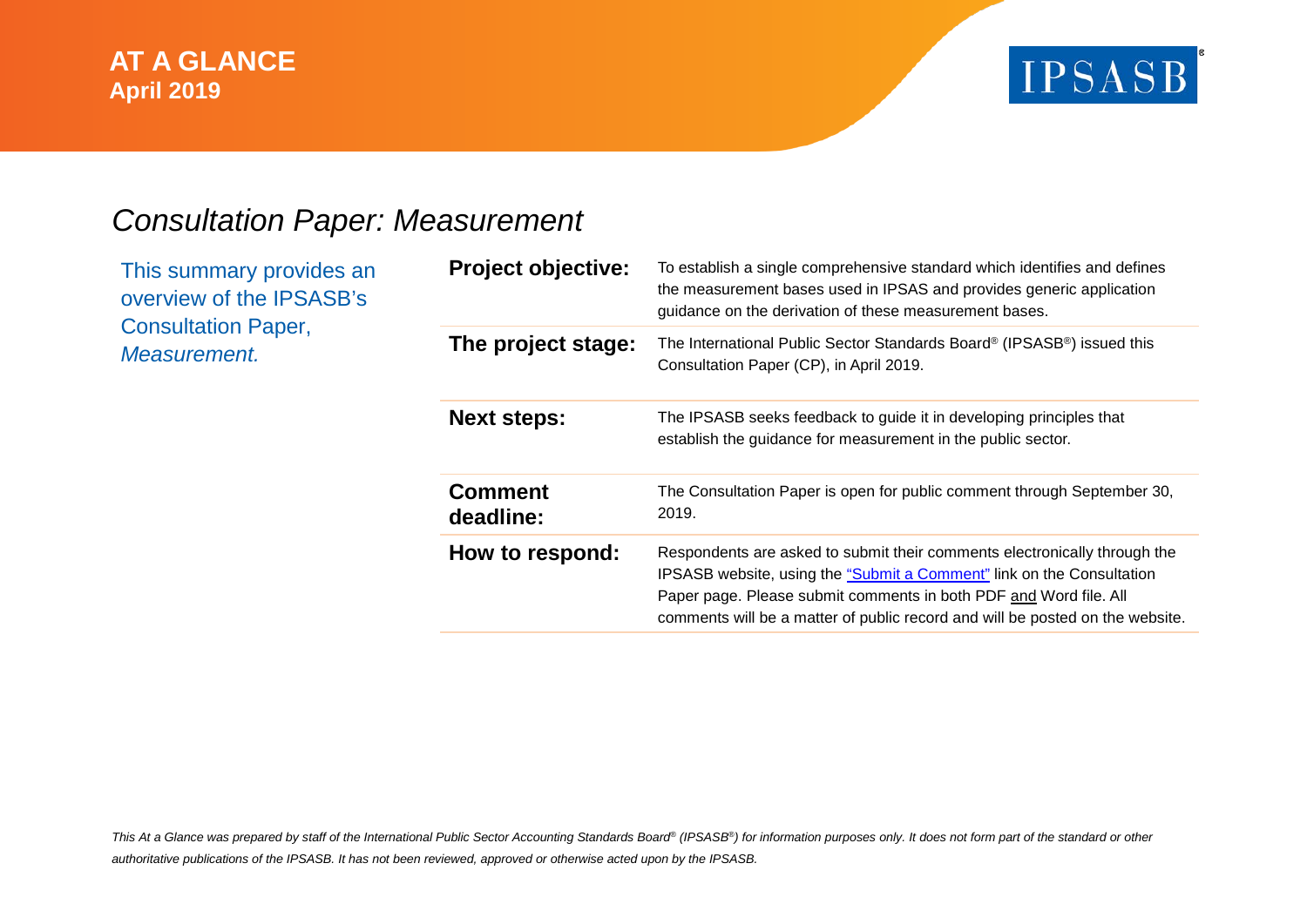## Why the IPSASB Undertook this Project

The purpose of this project is to develop guidance for measurement bases that are widely applied throughout the IPSAS suite of standards in order to meet the objectives of financial reporting.

The IPSASB completed *The Conceptual Framework for General Purpose Financial Reporting by Public Sector Entities* (the Conceptual Framework) in 2014. The Conceptual Framework establishes the concepts that underpin financial reporting, which the IPSASB applies in developing IPSAS.

After completing the Conceptual Framework, the IPSASB recognized a need to better align IPSAS measurement requirements and guidance with the principles in the Framework. Constituents reinforced this view by supporting a Public Sector Measurement project in their responses to the IPSASB's 2014 Strategy and Work Plan consultation.

With the rationale that measurement requirements in IPSAS should be amended to better align them with the Conceptual Framework's measurement concepts, the IPSASB's Measurement Project began in 2017.

The project's objectives are to:

- (a) Issue amended IPSAS with revised requirements for measurement at initial recognition, subsequent measurement, and measurement-related disclosure;
- (b) Provide more detailed guidance on the implementation of historical cost, replacement cost, fulfillment cost, and fair value, and the circumstances under which these measurement bases will be used; and
- Address transaction costs and borrowing costs.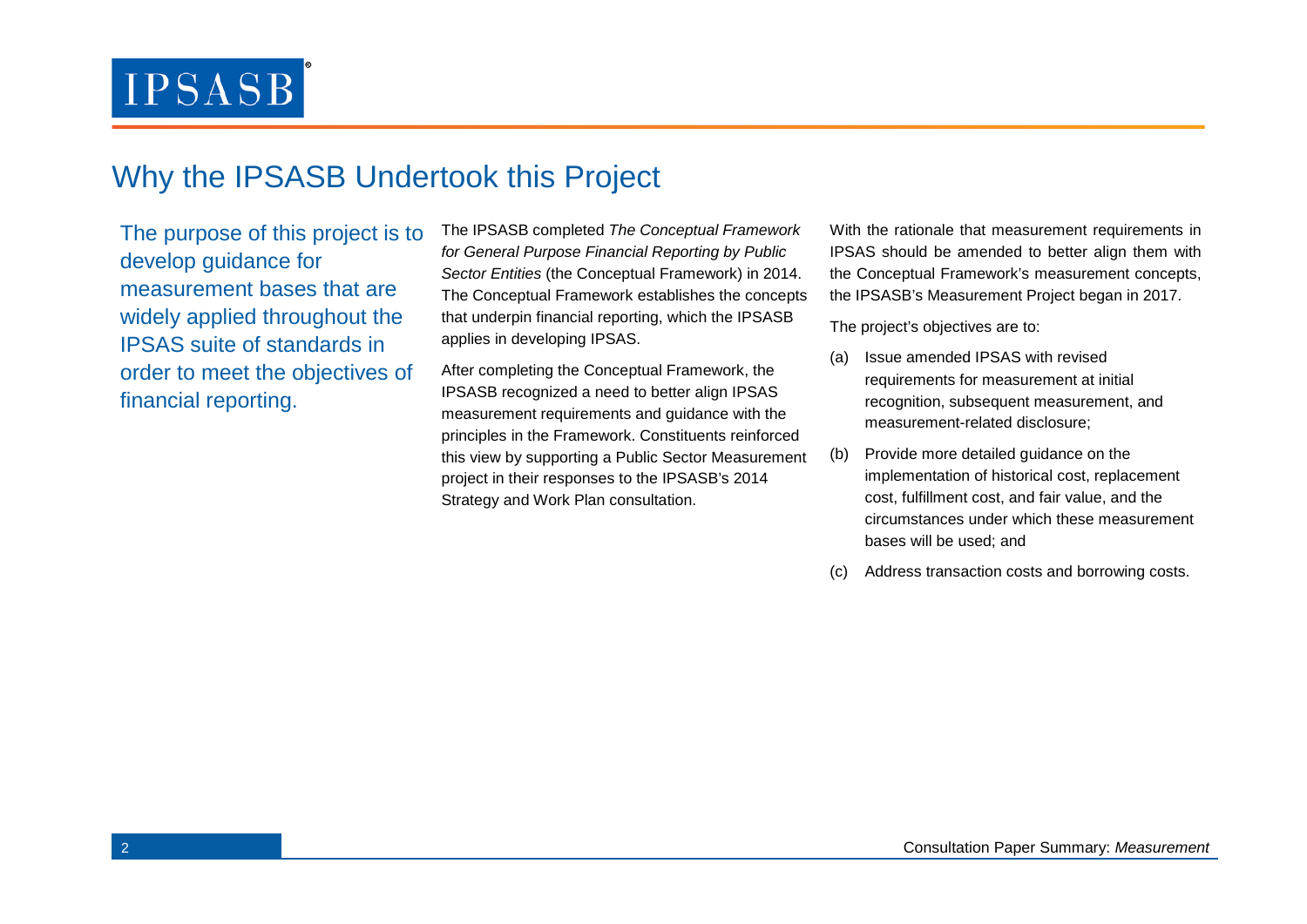## An Innovative Consultation Approach

In an effort to better communicate with its constituents the IPSASB is testing a new consultation approach – including an Illustrative ED within a CP.

The IPSASB is testing a new approach in order to improve its consultations with its constituents. This approach provides both:

- A concepts-based discussion, in the Consultation Paper, which identifies areas where the IPSASB has reache preliminary views; and
- An Illustrative Exposure Dra which illustrates what a dra IPSAS could look like, given th IPSASB's preliminary views.

This approach provides constituents with a clear view of the IPSASB's direction of travel, by showing what the ideas in the CP would result in as a draft IPSAS.

By being more transparent about where the IPSASB's discussions and the ideas in the CP are leading, the IPSASB hopes to get better feedback.

**Figure 1: Structure of Consultation Paper**

| ٦e<br>эd<br>ft,<br>aft<br>٦e | <b>Consultation Paper</b><br>What measurement bases?<br><b>Conceptual Framework context</b><br>Sources of proposed Application Guidance<br>How to implement bases<br>Comparison with valuation standards and GFS<br><b>Borrowing costs</b> | <b>Illustrative ED, Measurement</b><br>What-Definitions of measurement bases<br>How-Application guidance<br>Why-Basis for conclusions |
|------------------------------|--------------------------------------------------------------------------------------------------------------------------------------------------------------------------------------------------------------------------------------------|---------------------------------------------------------------------------------------------------------------------------------------|
|                              | <b>Transaction costs</b><br>Which bases to apply<br>Applying the measurement principles in IPSAS                                                                                                                                           |                                                                                                                                       |

Applying the measurement principles in IPSAS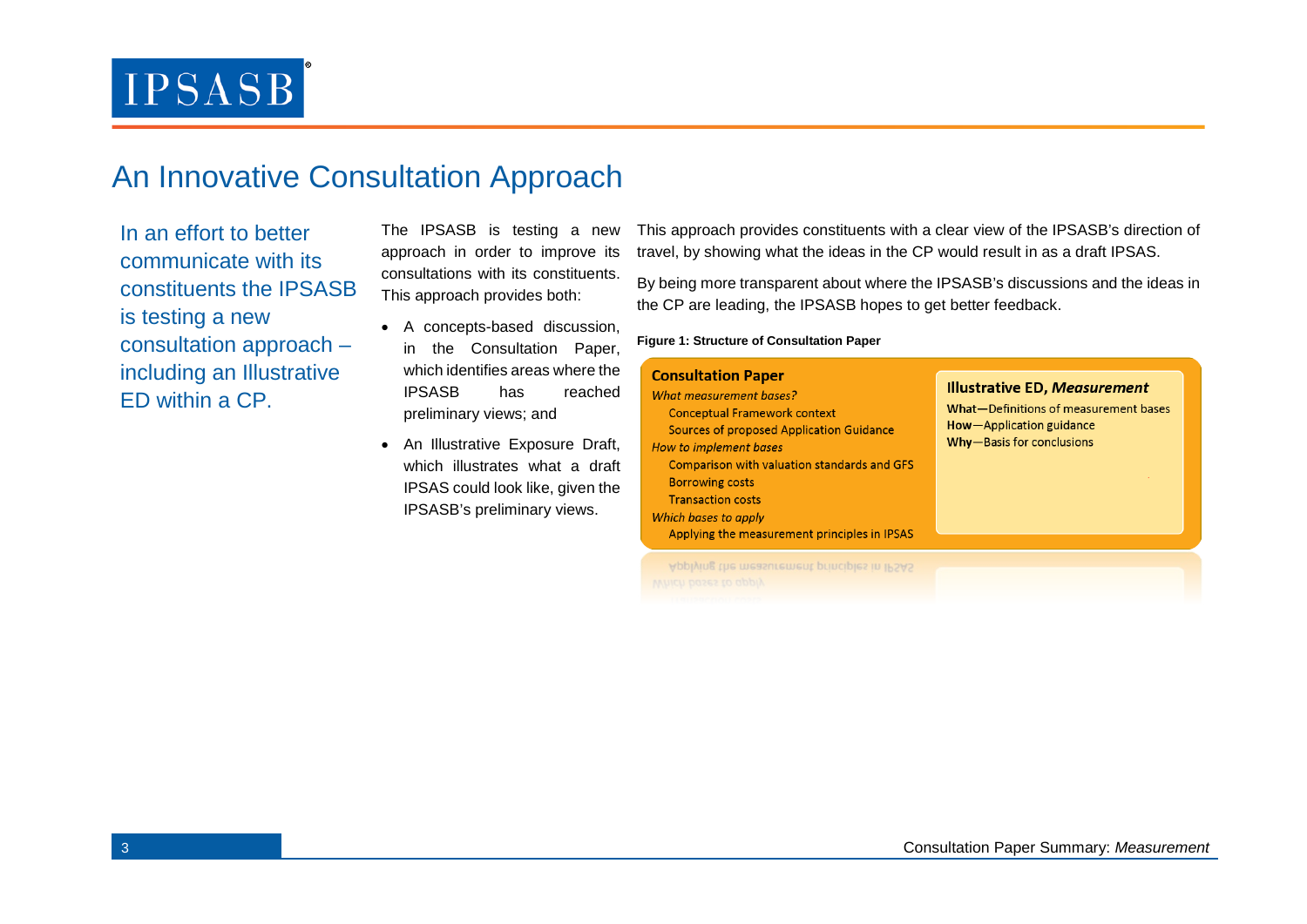## Project Scope and Output

The project is to focus on generic principles rather than on the specifics of particular transactions or standards.

### **Project Scope**

In order to achieve the project's objectives, the CP focuses primarily on developing guidance that is widely applicable and can be broadly applied throughout the IPSAS suite of standards.

The goal is to focus on generic principles rather than on the specifics of particular transactions or standards.

#### **Project Outputs**

The CP identifies the most commonly used measurement bases for measuring assets and liabilities for public sector entities applying IPSAS. Definitions and explanatory text for those measurement bases are developed to support the application of the measurement bases in practice, i.e., it answers the "what" question.

Other IPSAS will continue to address the choice of a measurement basis, i.e. they will address the "which measurement basis?" question.

#### **Figure 2: Project Outputs**

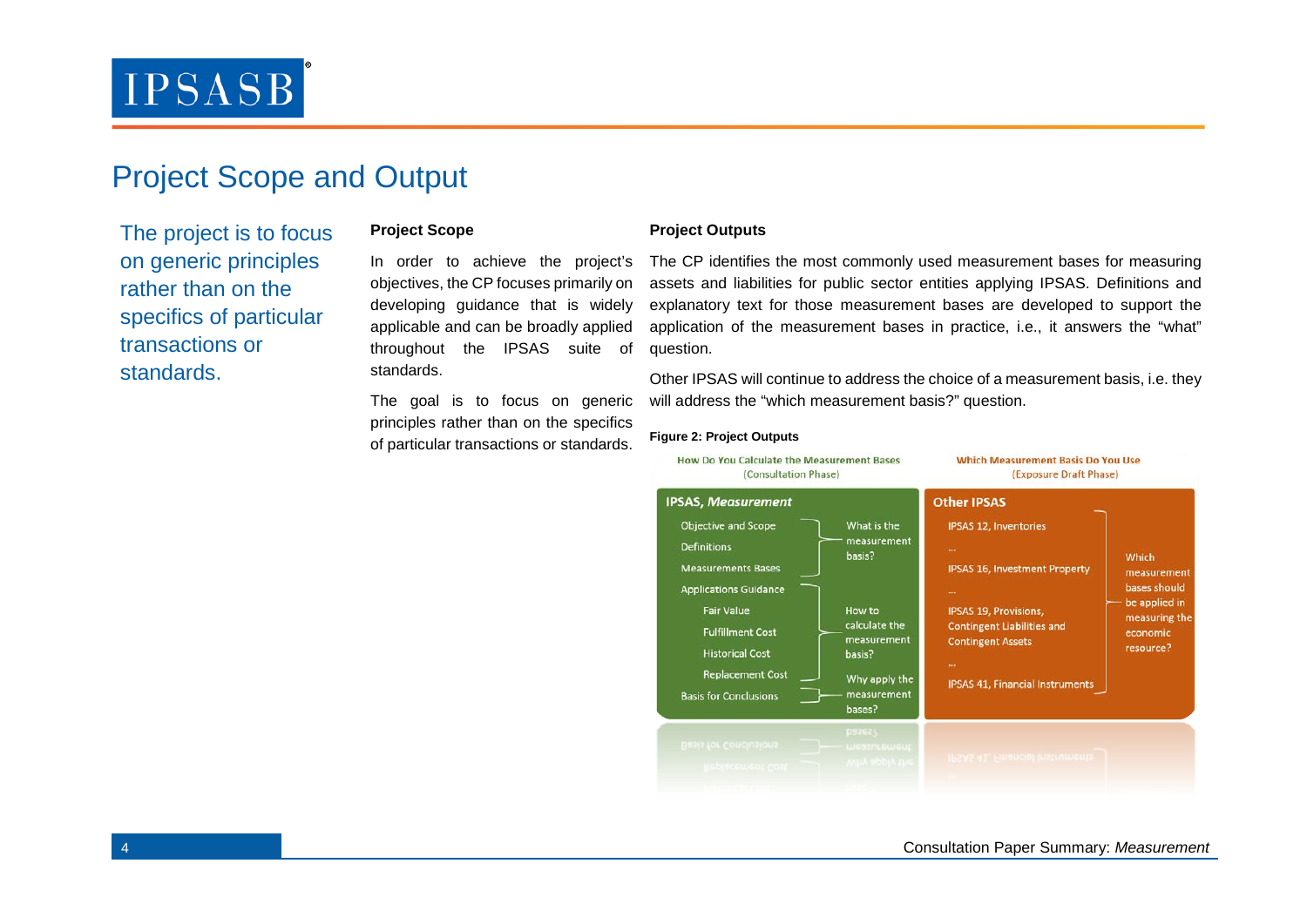

### Measurement Bases

The CP proposes the development of detailed guidance for the widely used measurement bases for measuring assets and liabilities applied in IPSAS. To better align the financial statement measurement requirements in IPSAS with the measurement concepts in the Conceptual Framework, the CP identifies the measurement bases in the Conceptual Framework that are relevant in the IPSAS suite of standards. How widely used the measurement basis is in IPSAS is considered key in determining whether additional implementation guidance required development.

measurement bases identified, the CP defines the bases and provides detailed guidance on how the bases are implemented in practice.

the four

| <b>Fair Value</b>        | Price that would be received to sell an asset or paid to transfer a liability in<br>an orderly transaction between market participants on the measurement date            |
|--------------------------|---------------------------------------------------------------------------------------------------------------------------------------------------------------------------|
| <b>Fulfillment Value</b> | Cost that an entity will incur in fulfilling the obligations represented by the<br>liability                                                                              |
| <b>Historical Cost</b>   | Consideration given to acquire or develop an asset<br>Consideration received to assume an obligation                                                                      |
| <b>Replacement Cost</b>  | The most economic cost required for the entity to replace the service<br>potential of an asset (including the amount that would be received from the<br>asset's disposal) |
| Replacement Cost         | asset s disposal)<br>potential of an asset (including the amount that would be received from the<br>The most economic cost required for the entity to replace the service |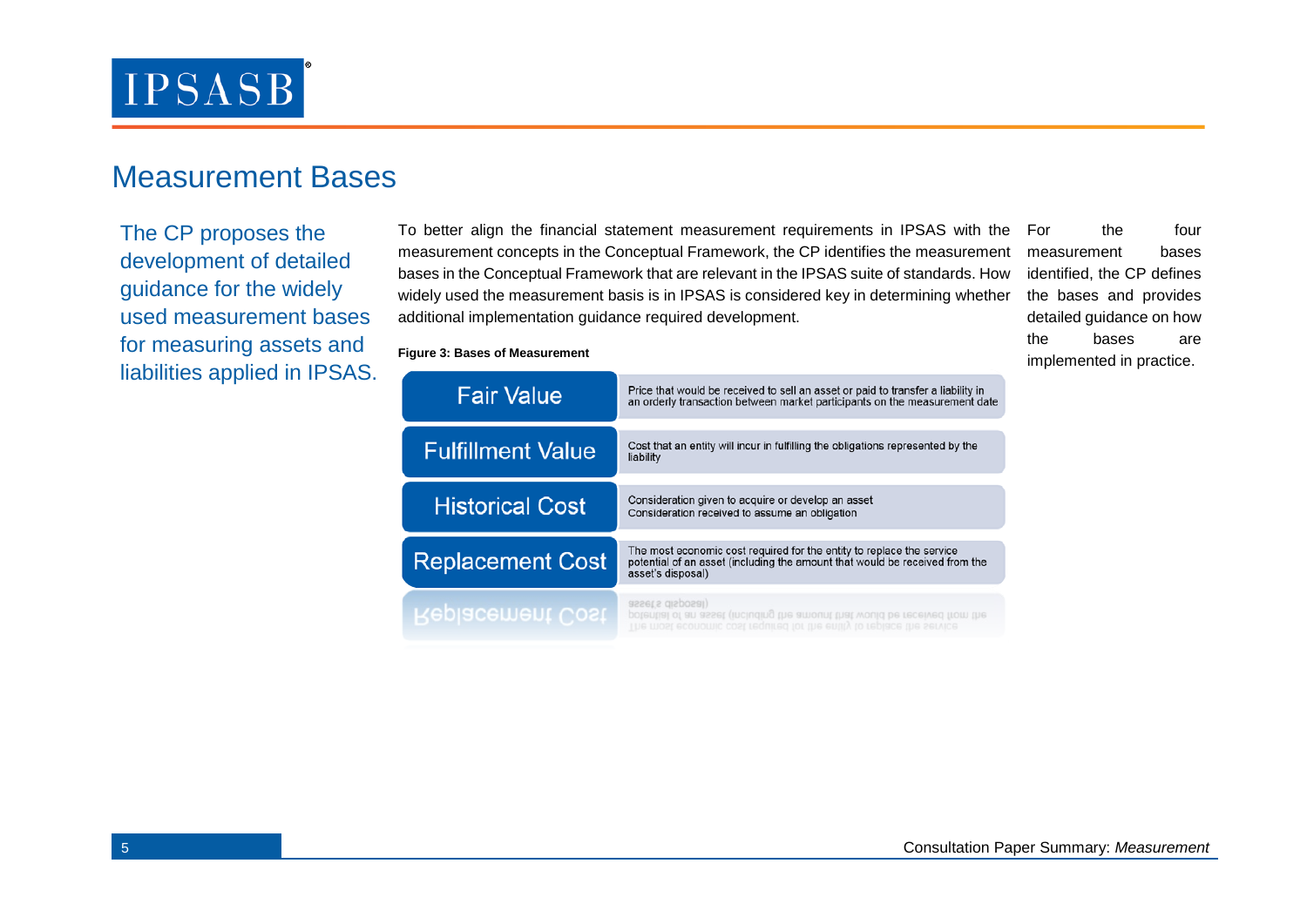## Areas of Focus

The CP proposes a number of further preliminary views on key aspects of measurement

### **Areas of Focus**

The Consultation Paper addresses a number of important further issues.

#### **Accounting for Transaction Costs**

IPSAS currently define transaction costs, or their equivalent, in several ways. The CP universally defines transaction costs as the incremental costs that are directly attributable to the acquisition, issue or disposal of an asset or liability.

The CP proposes accounting for transaction costs on the basis of:

- The objective of the measurement basis; and
- Whether the costs are entry or exit based.

#### **Accounting for Borrowing Costs**

The CP defines borrowing costs as interest and other expenses incurred by an entity in connection with the borrowing of funds.

The ability to expense or capitalize borrowing costs depending on the transaction reduces consistency in accounting. The CP proposes all borrowing costs be expensed to enhance the comparability of information in the financial statements.

#### **Fair Value Measurement**

The CP proposes, for consistency and comparability, the term 'Fair Value' as defined in IFRS 13, *Fair Value*, should be used in IPSAS where an exit-based current value is required.

However, incorporating fair value into IPSAS presents a number of challenges. One of these challenges is the potential overlap in the definitions of market value in the Conceptual Framework and the IFRS 13 definition of fair value.

The approach to market value will be considered in the limited-scope review of the conceptual framework project.